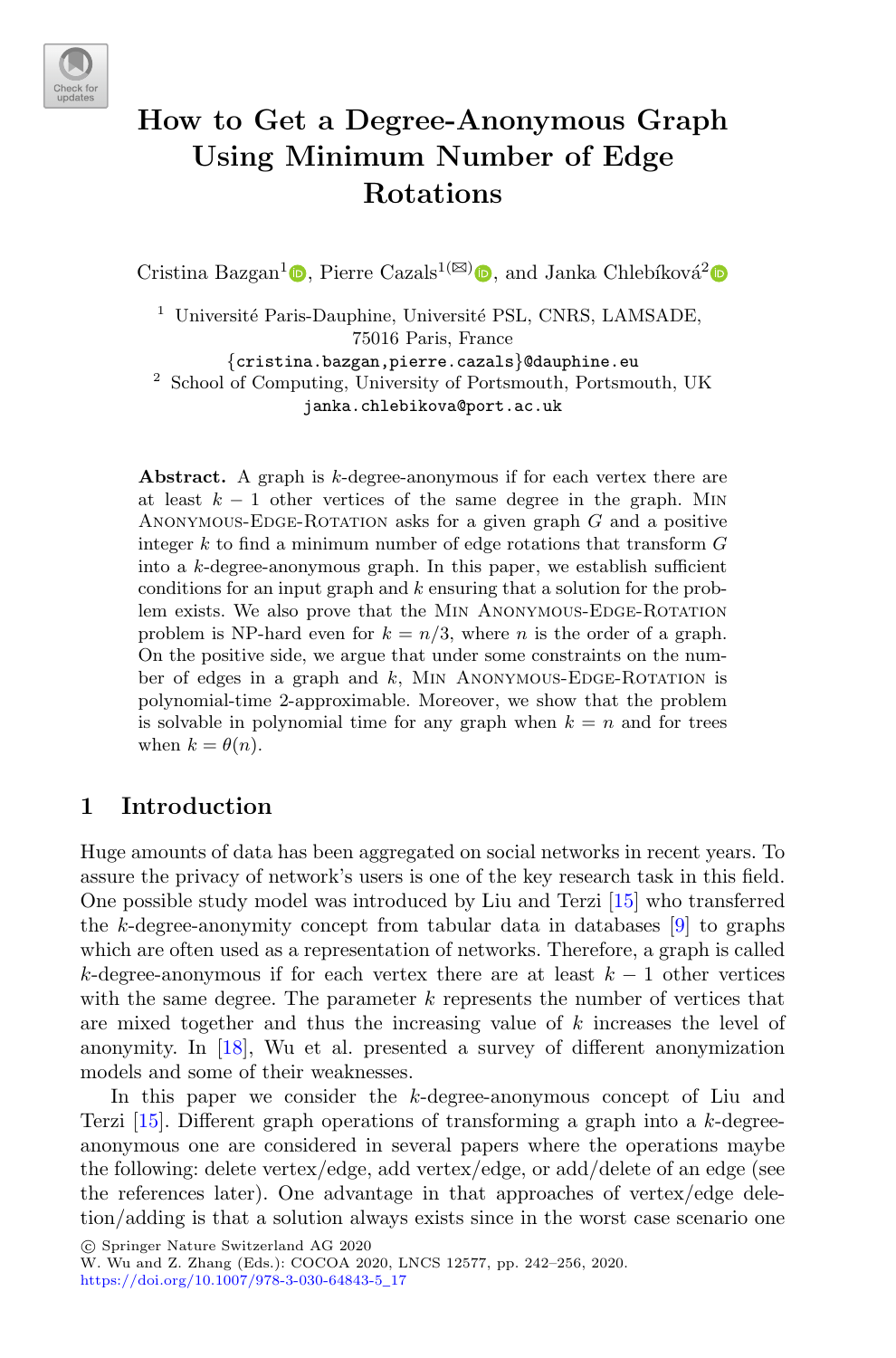can consider the empty or the complete graph that is k-degree-anonymous for any  $k$  (at most the number of vertices of the graph). However, the basic graph parameters as the number of vertices and edges could be modified.

In this paper we consider the version of transforming a graph into a  $k$ -degreeanonymous one using edge rotations which don't modify the number of vertices/edges, however a solution may not always exists, as we show later.

Vertex/edge modification versions associated to  $k$ -degree-anonymity have been relatively well studied. Hartung et al. [\[12](#page-14-3)[,13](#page-14-4)] studied the edge adding modification as proposed by Liu and Terzi [\[15](#page-14-0)]. For this version Chester et al. [\[6\]](#page-14-5) established a polynomial time algorithm for bipartite graphs

The variant of adding vertices instead of edges was studied by Chester et al. and in [\[5](#page-14-6)] they presented an approximation algorithm with an additive error. Bredereck et al. [\[2](#page-13-0)] investigated the parameterized complexity of several variants of vertex adding which differ in the way the inserted vertices can be adjacent to existing vertices. Concerning the vertex deletion variant, Bazgan et al. [\[1](#page-13-1)] showed the NP-hardness even on very restricted graph classes such as trees, split graphs, or trivially perfect graphs. Moreover, in [\[1\]](#page-13-1) the vertex and edge deletion variants are proved intractable from the approximability and parameterized complexity point of view.

Several papers study the basic properties of edge rotations, including some bounds for the minimum number of edge rotations between two graphs [\[3](#page-14-7),[4,](#page-14-8)[8,](#page-14-9) [14\]](#page-14-10). To the best of our knowledge the problem of transforming a graph to a k-degree anonymous graph using the edge rotations has not been fully explored. In some particular cases some research has been done, e.g. in [\[16\]](#page-14-11) they study an edge rotation distance and various other metric between the degree sequences to find a "closest" regular graph.

*Our Results.* In this paper we study the various aspects of the Min Anonymous-Edge-Rotation problem. An input to the problem is an undirected graph  $G = (V, E)$  with n vertices and m edges and an integer  $k \leq n$ . The goal is to find a shortest sequence of edge rotations that transforms  $G$  into a  $k$ -degree-anonymous graph, if such a sequence exists. We first show that when  $\frac{n}{2} \le m \le \frac{n(n-3)}{2}$  and  $k \leq \frac{n}{4}$  a solution always exists. Moreover for trees a solution exists if and only if  $\frac{2m}{n}$  is an integer. We prove that MIN ANONYMOUS-EDGE-ROTATION is NPhard even when  $k = \frac{n}{3}$  and provide a polynomial-time 2-approximable algorithm under some constraints. Finally, we demonstrate that Min Anonymous-Edge-ROTATION is solvable in polynomial time for trees when  $k = \theta(n)$  and for any graph when  $k = n$ .

Our paper is organized as follows. Some preliminaries about edge rotations and our formal definitions are given in Sect. [2.](#page-2-0) The study of feasibility is established in Sect. [3.](#page-3-0) Section [4](#page-5-0) presents the NP-hardness proof. In Sect. [5](#page-7-0) we establish a lower bound that is used in Sect. [6](#page-9-0) to present a polynomial-time 2-approximation algorithm and in Sect. [7](#page-11-0) to demonstrate the polynomial time algorithm for trees. Moreover in Sect. [7](#page-11-0) we consider the case  $k = n$  in general graphs. Some conclusions are given at the end of the paper. The omitted proofs can be found in the full version of the paper.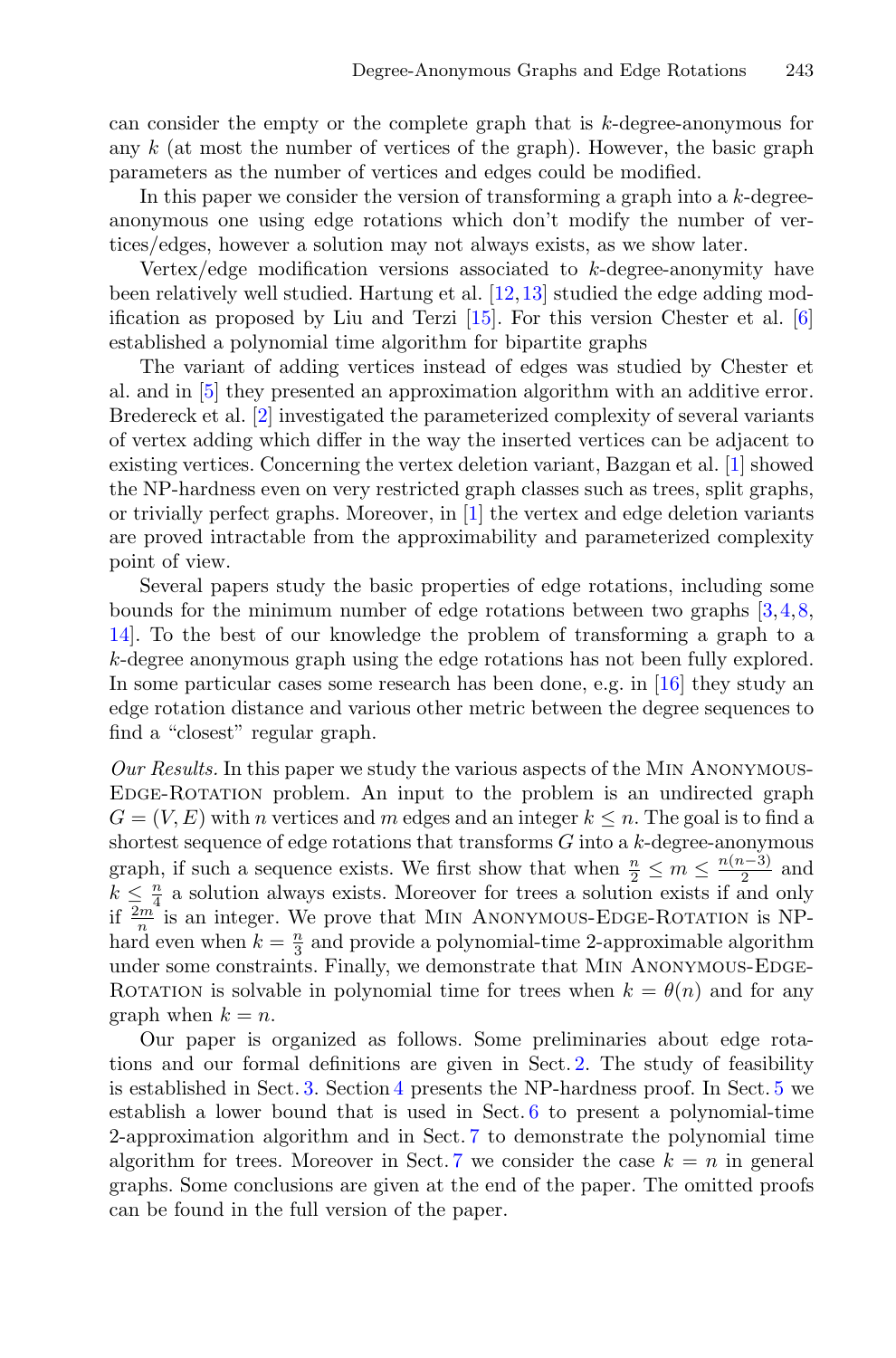# <span id="page-2-0"></span>**2 Preliminaries**

In this paper we assume that all graphs are undirected, without loops and multiple edges, and not necessary connected graphs.

Let  $G = (V, E)$  be a graph. For a vertex  $v \in V$ , let  $deg_G(v)$  be the degree of v in G, and  $\Delta_G$  be the maximum degree of G. A vertex v with degree  $deg_G(v)$  =  $|V| - 1$  is called a universal vertex. The neighborhood of v in G is denoted by  $\mathcal{N}_G(v) = \{u \in V : uv \in E\}$  and  $Inc_G(v)$  is the set of all edges incident to v,  $Inc_G(v) = \{e \in E : v \in e\}.$  If the underlying graph G is clear from the context, we omit the subscript  $G$ .

**Definition 1.** *Given a graph*  $G = (V, E)$  *of order n, the degree sequence*  $S_G$  *of*  $G$ *is the non-increasing sequence of its vertex degrees,*  $S_G = (deg(v_1), \ldots, deg(v_n))$ ,  $deg(v_1) \geq deg(v_2) \geq \cdots \geq deg(v_n)$ . A sequence D of non-negative integers  $D = (d_1, d_2, \ldots, d_n)$  *is graphic if there exists a graph* G *such that its degree sequence coincides with* D*.*

As follows from Erdős-Gallai theorem (see e.g.  $[7]$  $[7]$ ) the necessary and sufficient conditions for a non-increasing sequence  $D = (d_1, d_2, \ldots, d_n)$  to be graphic are:

<span id="page-2-2"></span><span id="page-2-1"></span>
$$
\sum_{i=1}^{n} d_i \text{ is even} \tag{1}
$$

$$
\sum_{i=1}^{\ell} d_i \le \ell(\ell-1) + \sum_{i=\ell+1}^{n} \min(d_i, \ell) \text{ holds for any } 1 \le \ell \le n.
$$
 (2)

Furthermore, it is an easy exercise to prove that a sequence of integers  $D =$  $(d_1, d_2, \ldots, d_n)$  corresponds to a degree sequence of a tree on n vertices if and only if each  $d_i \geq 1$  and  $\sum_{i=1}^n d_i = 2(n-1)$ .

Let  $\mathbf{G}(n,m)$  be the set of all graphs with n vertices and m edges.

**Definition 2.** Let  $G, G' \in G(n, m)$ . We say that  $G'$  can be obtained from G *by an edge rotation*  $(uv, uw)$  *if*  $V(G) = V(G')$  *and there exist three distinct vertices*  $u, v$  *and*  $w$  *in*  $G$  *such that*  $uv \in E(G)$ *,*  $uw \notin E(G)$ *, and*  $E(G') =$  $(E(G) \setminus \{uv\}) \cup \{uw\}.$ 

<span id="page-2-3"></span>*Remark 1.* Let  $G$  be a graph. For the vertices  $u, v, w$  in  $G$  the edge rotation  $(uv, uw)$  modifies G into the graph G' such that  $deg_{G'}(v) = deg_G(v) - 1$ ,  $deg_{G'}(w) = deg_G(w) + 1$ , and the degree of the other vertices is not changed. Let define a  $(+1,-1)$ -degree modification of the degree sequence  $D = (d_1,\ldots,d_n)$ in such a way that  $d_i := d_i + 1$ ,  $d_j := d_j - 1$  for any two indices  $i, j$  such that  $i, j \in \{1, \ldots, n\}$ . Note that each edge rotation corresponds to a  $(+1, -1)$ -degree modification, but not opposite.

**Definition 3.** *A sequence of integers*  $D = (d_1, d_2, \ldots, d_n)$  *is called k***anonymous** where  $k \in \{1, \ldots, n\}$ , if for each element  $d_i$  from D there are *at least* k − 1 *other elements in* D *with the same value. A graph* G *is called* k*-degree-anonymous if its degree sequence is* k*-anonymous. The vertices of the same degree correspond to a degree class.*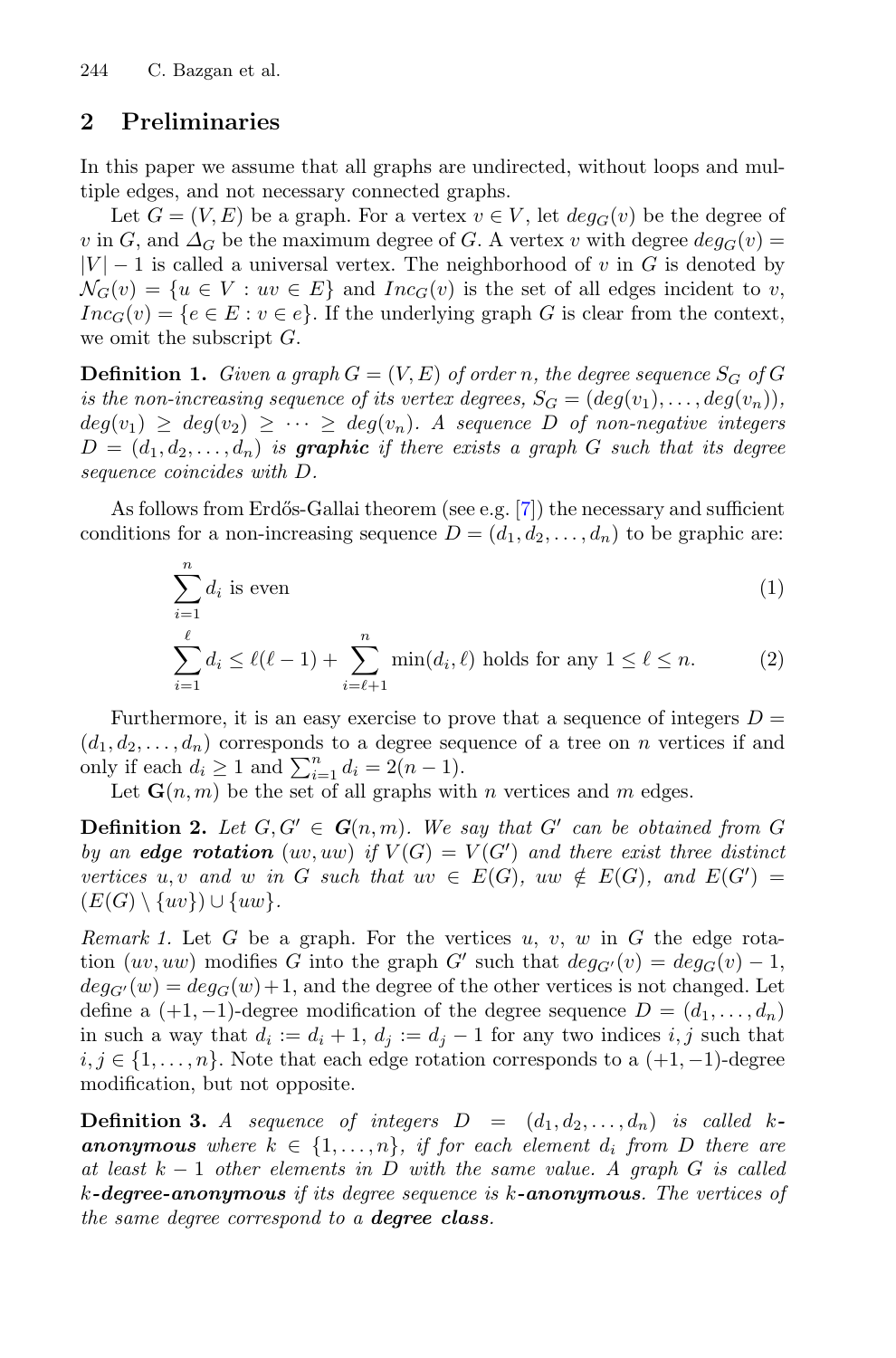In this paper we study the following anonymization problem:

MIN ANONYMOUS-EDGE-ROTATION **Input:**  $(G, k)$  where  $G = (V, E)$  is an undirected graph and k a positive integer,  $k \in \{1, ..., |V|\}.$ **Output:** If there is a solution, find a sequence of a minimum number  $\ell + 1$ of graphs  $G_0 = G, G_1, G_2, \ldots, G_\ell$  such that  $G_{i+1}$  can be obtained from  $G_i$ by one edge rotation, and  $G_{\ell}$  is k-degree-anonymous.

Note that a solution to the MIN ANONYMOUS-EDGE-ROTATION problem may not exist for all instances, e.g. there is no solution if  $G$  is a graph obtained from the complete graph  $K_n$ ,  $n \geq 6$ , removing an edge together with  $k = 3$ . Therefore, we are only interested in studying of **feasible instances**  $(G, k)$  defined as an instance for which there exists a solution to Min Anonymous-Edge-Rotation. Our initial study of sufficient conditions for feasibility is covered in Sect. [3.](#page-3-0)

Obviously, since all graphs are 1-degree-anonymous, we are only interested in cases where  $k > 2$ .

The decision version associated to MIN ANONYMOUS-EDGE-ROTATION is defined as follows for a feasible instance  $(G, k)$ :

Anonymous-Edge-Rotation **Input:**  $(G, k, r)$  where  $G = (V, E)$  is an undirected graph,  $k \in \{1, \ldots, |V|\}$ , and r be a positive integer. **Question:** Is there a sequence of  $\ell + 1$  graphs  $G_0 = G, G_1, G_2, \ldots, G_\ell$  such that  $\ell \leq r$ ,  $G_{i+1}$  can be obtained from  $G_i$  by one edge rotation, and  $G_{\ell}$  is k-degree-anonymous?

We also consider the MIN ANONYMOUS-EDGE-ROTATION problem in restricted graph classes, e.g. trees. In that case we require that all graphs in the sequence  $G_0, \ldots, G_\ell$  must be from the same graph class. Note that the problem can also be studied without this requirement, but the results may be different.

The following theorem highlights important properties of the edge rotations, the proof can be found e.g. in [\[4](#page-14-8)].

**Theorem 1.** For any two graphs  $G, G' \in G(n,m)$  there exists a sequence of *edge rotations transforming* G *into* G *.*

**Corollary 1.** For any two graphs  $G, G' \in G(n, m)$ , the edge distance between  $G$  and  $G'$  is bounded by  $2m$ .

#### <span id="page-3-0"></span>**3 Feasibility**

As it was discussed in Sect. [2,](#page-2-0) the Min Anonymous-Edge-Rotation problem does not have a solution for every input instance. It is not difficult to see that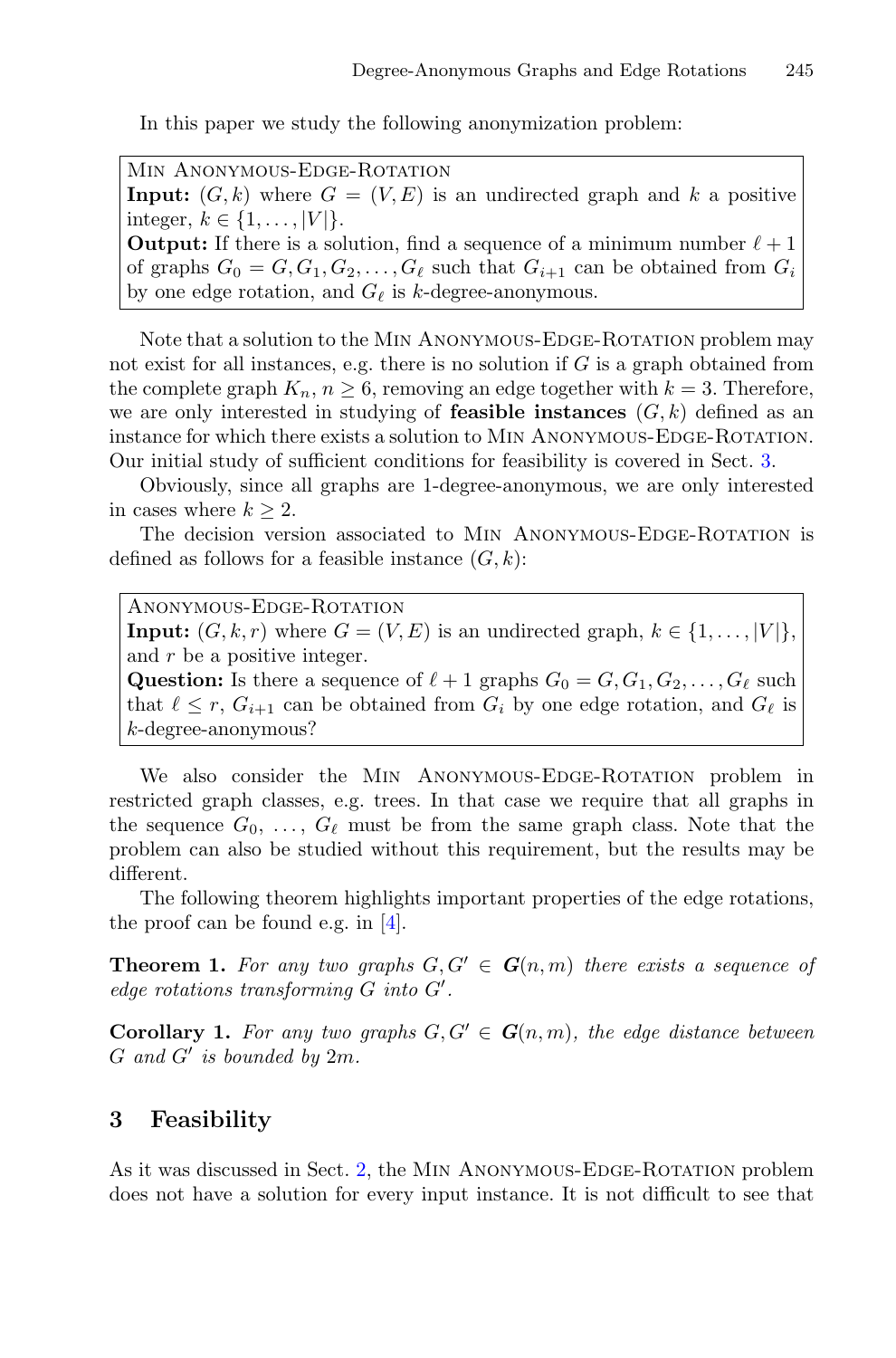if a graph is 'almost' complete or 'almost' empty, then there are only restricted options on the number of different degree classes.

First we present some sufficient conditions for an instance to be feasible showing that if a graph is not 'almost' complete or an empty graph, then a solution of the problem exists for all  $k \leq \frac{n}{4}$ , where *n* is the order of the graph.

**Theorem 2.** *Let*  $G \in G(n,m)$  *such that*  $\frac{n}{2} \leq m \leq \frac{n(n-3)}{2}$  *and*  $n \geq 4$ *. Then there exists a feasible solution for the MIN ANONYMOUS-EDGE-ROTATION problem, hence a k-degree-anonymous graph*  $G' \in G(n, m)$ *, for any*  $k \leq \frac{n}{4}$ *.* 

*Proof.* Let m, n, k be fixed. Any graph  $G \in \mathbf{G}(n,m)$  is a 1-degree-anonymous graph, hence we can suppose  $k \geq 2$ .

In the first part of the proof we describe a construction of a  $k$ -anonymous sequence  $D = (d_1, d_2, \ldots, d_n)$  with property  $\sum_{i=1}^{n} d_i = 2m$  for any  $m, n, k$  satisfying the restriction of the theorem. In the second part we show that the sequence D is graphic, hence that the sequence satisfies the conditions  $(1)$  and  $(2)$  from Sect. [2.](#page-2-0) As  $\sum_{i=1}^{n} d_i = 2m$  is the condition for a constructed sequence, the property [\(1\)](#page-2-1) trivially holds.

Now we construct three distinct  $k$ -anonymous sequences Type 1, 2, 3 of integers based on the values of k and  $s \equiv 2m \mod n$ . Denote by d the average degree of the graph G defined as  $d = \left\lfloor \frac{2m}{n} \right\rfloor$ .

**Type 1:**  $k \leq s \leq n - k$ 

Let  $D_1 = (d_1^1, d_2^1, \ldots, d_s^1, d_1^2, d_2^2, \ldots, d_{n-s}^2)$  be a sequence of positive integers where for all  $i, 1 \leq i \leq s, d_i^1 = d + 1$  and for all  $j, 1 \leq j \leq n - s$ ,  $d_j^2 = d$  (see Fig. [1\)](#page-5-1). The sequence contains n elements and it is easy to see that  $\sum_{i=1}^{s} (d+1) + \sum_{j=1}^{n-s}$  $d=2m$ .

Following the assumptions  $s \geq k$  and  $n - s \geq k$ , therefore  $D_1$  is a k-anonymous sequence.

#### **Type 2** :  $s < k$

Let  $D_2 = (d_1^1, d_2^1, \ldots, d_{s+k}^1, d_1^2, d_2^2, \ldots, d_{n-s-2k}^2, d_1^3, d_2^3, \ldots, d_k^3)$  be a sequence of positive integers where for all  $i, 1 \leq i \leq s+k, d_i^1 = d+1$ ; for all  $r, 1 \leq r \leq$  $n - s - 2k$ ,  $d_r^2 = d$ ; for all  $j, 1 \le j \le k$ ,  $d_j^3 = d - 1$  (see Fig. [1\)](#page-5-1). The sequence contains *n* elements and  $\sum_{n=1}^{s+k}$  $\sum_{i=1}^{s+k} (d+1) + \sum_{j=1}^{k}$  $\sum_{j=1}^{k} (d-1) + \sum_{\ell=1}^{n-s-2k}$  $d=2m$ 

Since  $n \geq 4k$  and  $s < k$ ,  $n - s - 2k \geq k$ ,  $D_2$  is a k-anonymous sequence.

**Type 3**:  $s > n - k$ Let  $D_3 = (d_1^1, d_2^1, \ldots, d_k^1, d_1^2, d_2^2, \ldots, d_{s-2k}^2, d_1^3, d_2^3, \ldots, d_{k+n-s}^3)$  be a sequence of positive integers where for all  $i, 1 \leq i \leq k, d_i^1 = d + 2$ ; for all  $r, 1 \leq r \leq s - 2k$ ,  $d_r^2 = d + 1$ ; for all  $j, 1 \le j \le k + n - s$ ,  $d_j^3 = d$  (see Fig. [1\)](#page-5-1). The sequence has n elements and  $\sum_{k=1}^{k}$  $i=1$  $(d+2) + \sum_{j=1}^{k+n-s}$  $d+\sum_{n=1}^{s-2k}$  $_{\ell=1}$  $(d+1) = 2m$ .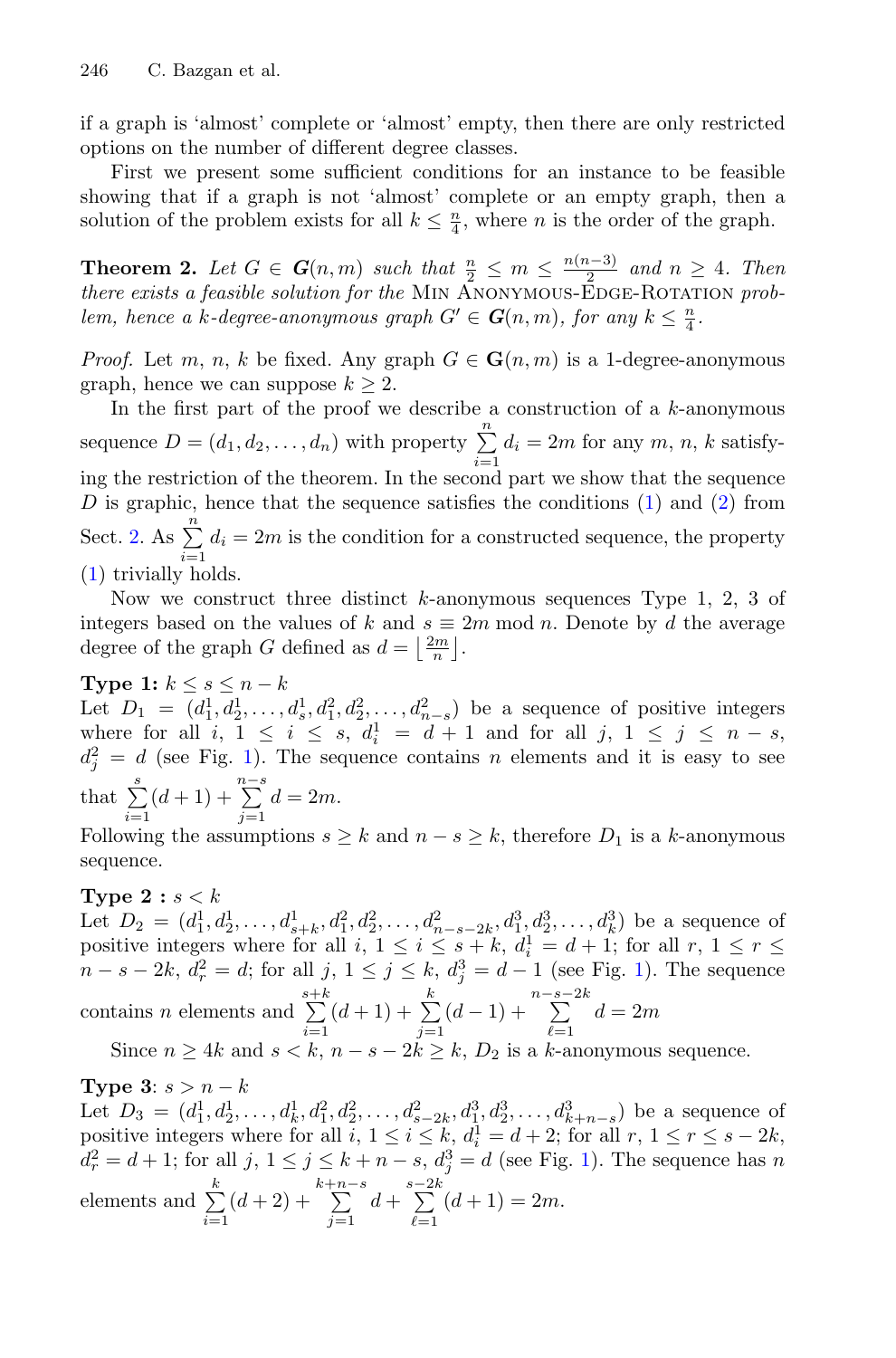

<span id="page-5-1"></span>**Fig. 1.** The sequences of Type 1, 2, 3

Because  $n > s$ , the number d appears more than k-times in  $D_3$ . Due to the assumptions  $n \geq 4k$  and  $s > n - k$ , also  $s - 2k \geq k$ . Hence  $D_3$  is a k-anonymous sequence.

The proof that all three sequences are graphic can be found in the full version of the paper.  $\Box$ 

<span id="page-5-2"></span>Now we extend the feasibility study to the case  $k = n$  for which we get necessary and sufficient conditions.

**Theorem 3.** Let  $G \in G(n,m)$  for some positive integers n and m. Then  $(G, n)$ *is a feasible instance of* MIN ANONYMOUS-EDGE-ROTATION *if and only if*  $\frac{2m}{n}$ *is an integer.*

### <span id="page-5-0"></span>**4 NP-Hardness**

In this section we show that the decision version of MIN ANONYMOUS-EDGE-Rotation, the problem Anonymous-Edge-Rotation, is NP-complete. The proof is based on a reduction from the restricted version of a cover set problem, EXACT COVER BY 3-SETS, which is known to be NP-complete [\[10](#page-14-13)].

EXACT COVER BY 3-SETS (X3C) **Input:** A set X of elements with  $|X| = 3m$  and a collection C of 3-elements subsets of X where each element appears in exactly 3 sets. **Question:** Does C contain an exact cover for X, i.e. a subcollection  $C' \subseteq C$ such that every element occurs in exactly one member set of  $C^{\prime}$ ?

We define a polynomial-time reduction and then prove the NP-completeness of ANONYMOUS-EDGE-ROTATION.

**Reduction.** Let  $I = (X, C)$  be an instance of X3C with  $|X| = |C| = 3m$  and m even. We describe the construction  $\sigma$  transforming an instance I into the graph  $G := \sigma(I)$  where  $G = (V, E)$  is defined as follows:

– For each element  $x \in X$ , we add a vertex  $v_x$  to the set  $V_{elem} \subset V$  and a vertex  $u_x$  to the set  $V_{hub} \subset V$ .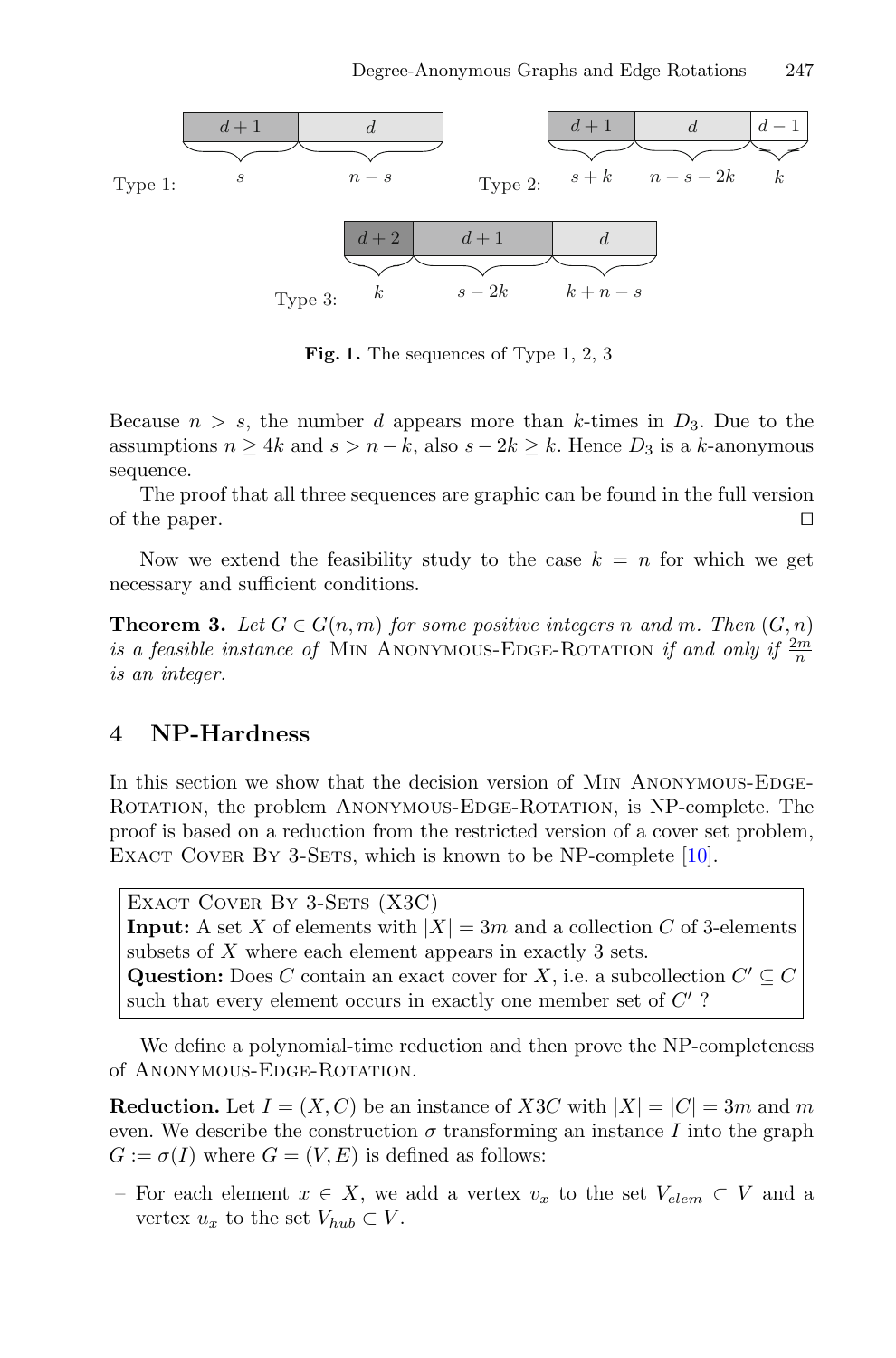- For each 3-element set  $\{x, y, z\}$  of the collection C, we add 4 vertices  $c_{xyz}^1$ ,  $c_{xyz}^2$ ,  $c_{xyz}^3$  and  $c_{xyz}^4$  to the set  $V_{set} \subset V$ .
- For each  $i \in \{1, \ldots, 5m\}$  we add a vertex  $w_i$  to the set  $V_{req} \subset V$  and for each  $j \in \{1, \ldots, 10m\}$  we add a vertex  $t_j$  to  $V_{single} \subset V$ .

Let  $V = V_{elem} \cup V_{hub} \cup V_{set} \cup V_{req} \cup V_{single}$ . Obviously,  $|V| = 3m + 3m + 12m +$  $15m = 33m$ . Now we define the set E of the edges in G.

- For all  $x, y \in X$ , such that  $x \neq y$ , we add the edge  $v_xu_y$  to  $E_X \subset E$ .
- For each 3-element set  $\{x, y, z\}$  of the collection C,  $\forall i \in \{1, 2, 3, 4\}$ , we add the edges  $c_{xyz}^i u_x$ ,  $c_{xyz}^i u_y$  and  $c_{xyz}^i u_z$  to the set  $E_C \subset E$ .
- We add the set of edges  $E' \subset E$  to the vertex set  $V_{elem}$  such that  $(V_{elem}, E')$  is a 11-regular graph. Since the number of vertices in the set  $|V_{elem}| = 3m$  is even  $(m \text{ is even})$  and  $11 < 3m$  such a regular graph exists [\[17\]](#page-14-14). Furthermore, such a graph can be constructed in polynomial time using Havel-Hakimi algorithm [\[11](#page-14-15)].
- We add the set of the edges  $E'' ⊂ E$  to the vertex set  $V_{reg}$  such that  $(V_{reg}, E'')$ is a  $(3m+11)$ -regular graph. Since the number of vertices of  $V_{rea}$  is even and  $3m + 11 < 5m$ ,

similarly to the previous case such a regular graph exists and can be constructed in polynomial time.

Finally, let  $E = E_X \cup E_C \cup E' \cup E''$ .

Obviously, the graph  $G = (V, E)$  has the following properties: (i) 10m vertices of degree 0 (the vertices of the set  $V_{single}$ ), (ii)  $12m$  vertices of degree 3 (the vertices of the set  $V_{set}$ ), (iii) 8m vertices of degree  $3m + 11$  (the vertices of the set  $V_{reg}$  and  $V_{hub}$ ), (iv) 3m vertices of degree 3m + 10 (the vertices of the set  $V_{elem}$ ).

**Theorem 4.** ANONYMOUS-EDGE-ROTATION *is NP-complete even in case*  $k =$  $\frac{n}{3}$  where *n* is the order of the graph *G* for an input instance  $(G, k, r)$ *.* 

*Proof.* Let  $I = (X, C)$  be an instance of X3C with  $|X| = |C| = 3m$  and consider the instance  $I' = (G, k, r)$  of ANONYMOUS-EDGE-ROTATION where  $G = \sigma(I)$ ,  $k = 11m$  and  $r = 3m$ . We claim that I is a yes-instance if and only if I' is a yes-instance.

Let  $C' \subseteq C$  be an exact cover for X of size m. Now we define 3m rotations which are independent from each other: for every 3-element set  $\{x, y, z\} \in C'$ , we replace the edge  $u_x c_{xyz}^1$  by the edge  $u_x v_x$ , and similarly  $u_y c_{xyz}^1$  by  $u_y v_y$  and  $u_z c_{xyz}^1$  by  $u_z v_z$ . Since C' is of size m, we define exactly 3m rotations. Let G' be the graph obtained from  $G$  after applying all  $3m$  rotations. Since  $C'$  is an exact cover of size m: (i) there are m vertices of type  $c_{xyz}^1$  that lost all 3 neighbours and become of degree 0 in  $G'$ , (ii) all 3m vertices of type  $v_x$  are attached to a new neighbour, so they become of degree  $3m + 11$  in  $G'$ .

Then the graph G' has  $10m+m = 11m$  vertices of degree 0,  $12m-m = 11m$ of degree 3 vertices,  $8m + 3m = 11m$  of degree  $3m + 11$  vertices, hence we conclude that  $G'$  is the 11m-anonymous graph.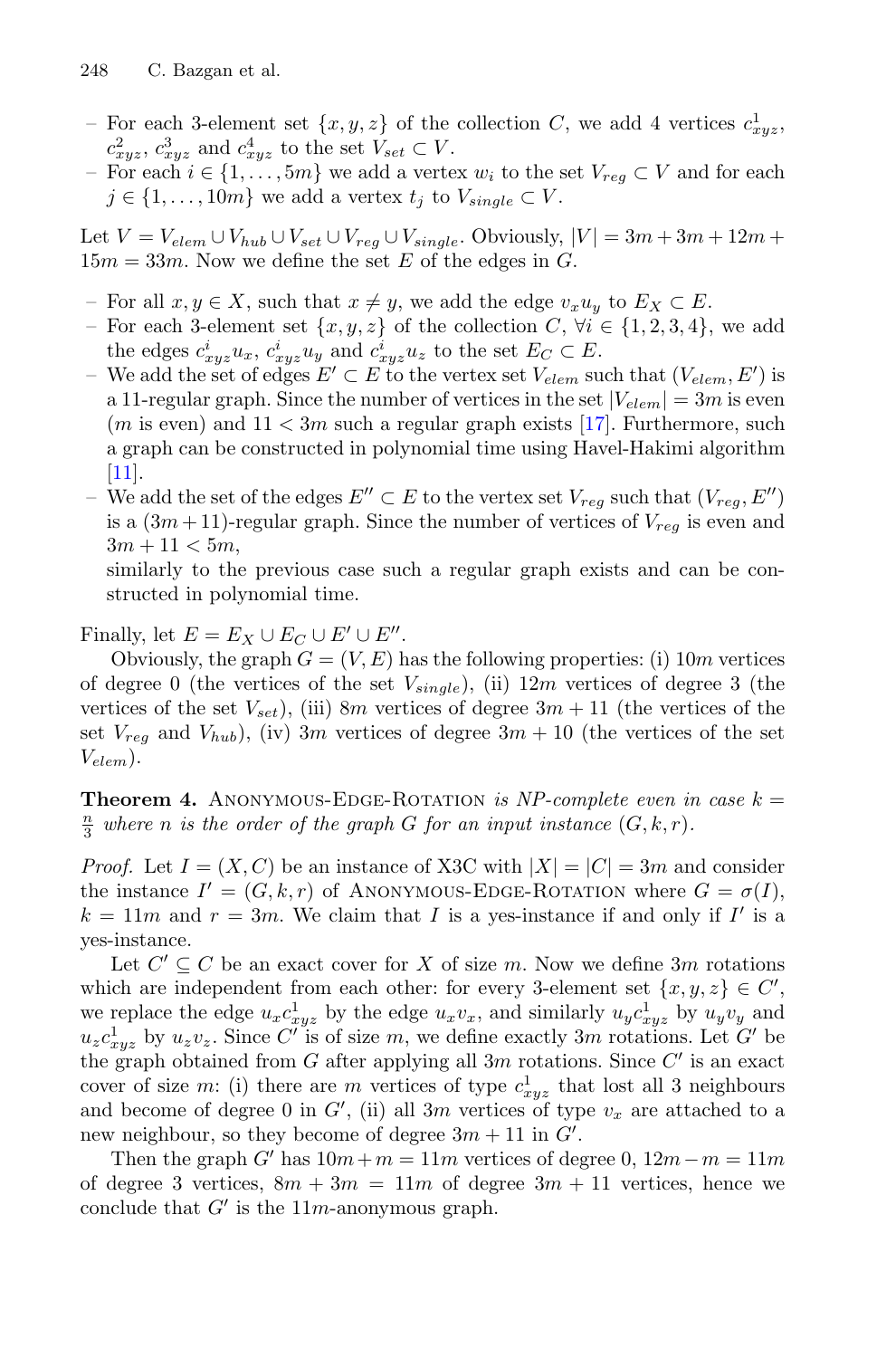Let  $I'$  be a yes-instance of ANONYMOUS-EDGE-ROTATION. Then there exists a sequence of 3m rotations such that the graph  $G' = (V, E')$  obtained after applying the rotations to G is a  $11m$ -anonymous graph. Since  $|V| = 33m$ , there must be only three different degrees classes in  $G'$ . Note that with one rotation, we can change the degree of two vertices, therefore the degree at most  $6m$  vertices can be changed by  $3m$  rotations. Since the graph G has more than  $6m$  vertices of the degrees  $3m+11$ , 3, and 0, all these degree classes must be in  $G'$ . Furthermore, due to the number of vertices of  $G$ , these are the only degree classes in  $G'$ . This means that in G' the number of vertices of degree  $3m + 11$  must be increased by  $3m$ , the number of vertices of degree 0 must be increased by  $m$ , the number of vertices of degree 3 must be decreased by  $m$  and there are no vertices of degrees  $3m + 10$  in G'. A single rotation can increase or decrease the degree of a vertex by 1 therefore using 3m rotations no vertex of degree  $3m + 10$  in G can have degree 0 in G' and similarly, no vertex of degree 3 in G can have degree  $3m + 11$ in  $G'$ . Therefore the 3m new vertices of degree  $3m + 11$  in  $G'$  must have degree  $3m + 10$  in G. This is only possible if the degree of each vertex  $v_x$  from the set  $V_{elem}$  is increased by 1. Similarly, the m new vertices of degree 0 in  $G'$  must have degree 3 in  $G$ , let  $C_{G'}$  be the set of such vertices. Obviously,  $C_{G'}$  must be a subset of  $V_{set}$ , in which the vertices have the form  $c_{xyz}^{\ell}$  with  $x, y, z \in X$ , for any set  $\{x, y, z\} \in C$ , and  $\ell \in \{1, 2, 3, 4\}.$ 

To reach the requested degree configuration in  $G'$  with exactly  $3m$  edge rotations, in each rotation the degree of each vertex from  $V_{elem}$  must be increased by 1 and the degree of each vertex from the set  $C_{G'}$  must be decrease by 1. To achieve that, for each vertex  $v_x$  from  $V_{elem}$ , the only possible rotation is to add the edge  $u_xv_x$  where  $u_x \in V_{hub}$  and remove the edge  $u_xc_{xyz}^{\ell}$  where  $c_{xyz} \in C_{G'}$ . To fulfil the condition about the degree classes and the number of the rotations, the only way to achieve that is that  $C'' = \{\{x, y, z\} \mid c_{xyz}^{\ell} \in C_{G'}\}$  is an exact cover of  $X$ .

### <span id="page-7-0"></span>**5 Lower Bound for a** *k***-Degree-Anonymous Graph**

In this section we suppose that  $(G, k)$  is a feasible instance. For any such instance we define a k-anonymous degree sequence  $S_{bound}$  that can be computed in polynomial time if  $k = \theta(n)$ . We show that with the  $(+1, -1)$ -degree modifications (Remark [1\)](#page-2-3) the graph  $G$  can be transformed into a k-degree-anonymous graph  $G'$  with degree sequence  $S_{bound}$  using at most double of edge rotations as in an optimal solution of MIN ANONYMOUS-EDGE-ROTATION for  $(G, k)$ .

Note that in general a  $(+1,-1)$ -degree modification doesn't correspond to an edge rotation, but as we show later in Sect. [7.1,](#page-11-1) it is true for trees.

Now in the following steps we show how to define the degree sequence  $S_{bound}$ .

#### *Step 1: Compute Every Available Target Sequence*

Let  $S = (s_1, \ldots, s_n)$  be a non-increasing sequence of non-negative integers,  $r \in$  $\{1,\ldots,n\}$ . Any partition of S into r contiguous subsequences (i.e. if S[a] and  $S[b]$  are in one part, then all  $S[i], a \leq i \leq b$  must be in the same part) is called a contiguous r-partition. The number of contiguous r-partitions of  $S$  is  $\binom{n-1}{r-1}$ ,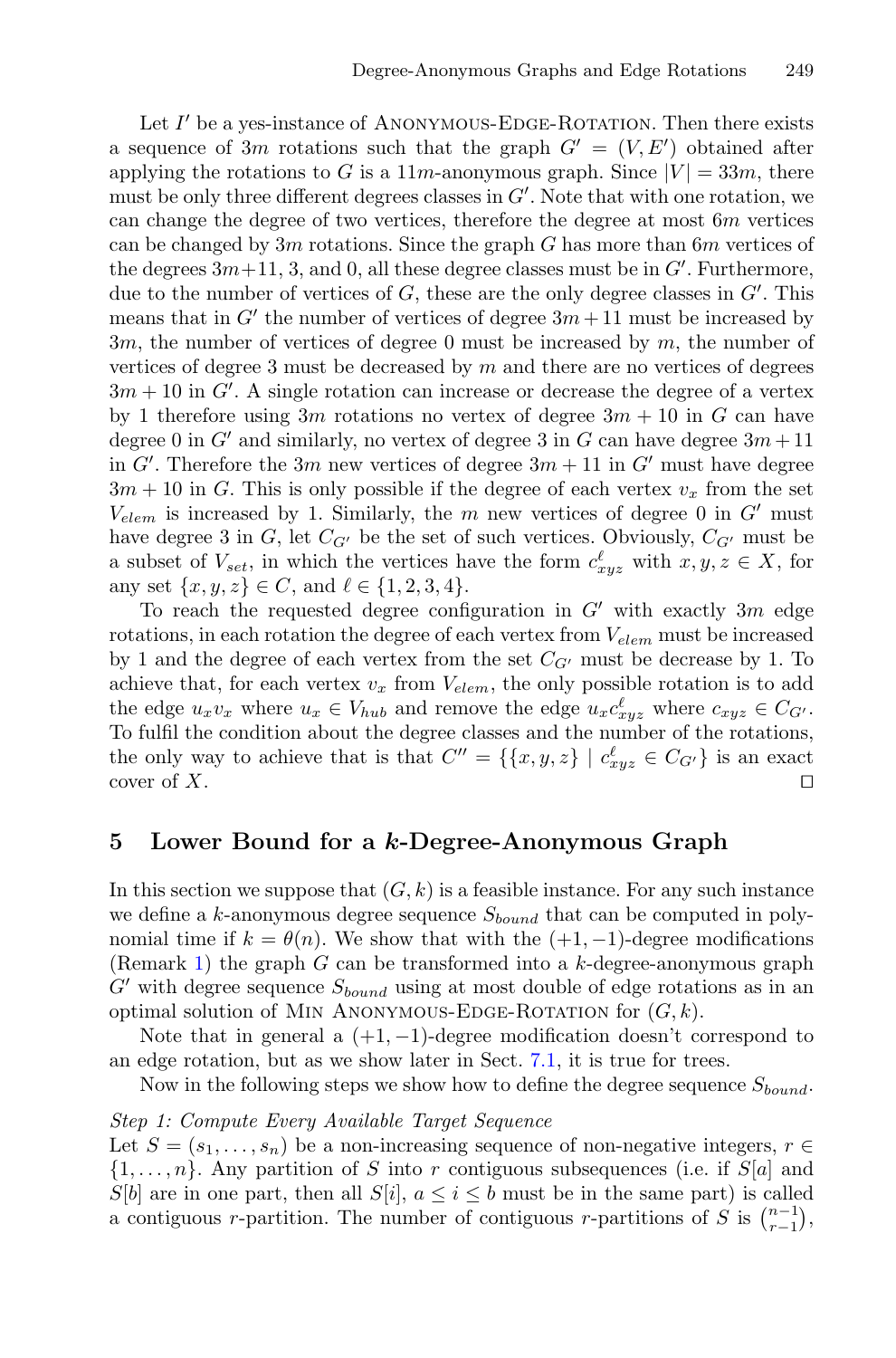therefore bounded by  $(n-1)^{r-1}$ . Then the number of contiguous partitions of S with at most r parts can be bounded by  $\sum_{i=0}^{r-1} (n-1)^i \leq 2n^{r-1}$ .

For each contiguous  $\ell$ -partition  $p, 1 \leq \ell \leq r$ , we use notation  $p = [p_1, \ldots, p_\ell]$ , where  $p_i$  denotes the number of elements in part  $i, 1 \leq i \leq \ell$ . Note that at this stage important is the number of elements in each part, not which elements from S are in it.

Let G be a graph of order n and k an integer,  $k \geq 2$ . If G is a k-degreeanonymous graph, then the vertices of G can be partitioned into at most  $c = \lfloor \frac{n}{k} \rfloor$ parts where the vertices in each part have the same degree. Let P be the set of all such contiguous partitions with at most c parts. As it follows from the initial discussion, the number of such partitions is bounded by  $2n^{c-1}$ .

Now for each contiguous partition  $p = [p_1, p_2, \ldots, p_\ell] \in P, \ell \in \{1, \ldots, c\}$ , we compute all non-increasing sequences  $(d_1, d_2, \ldots, d_\ell)$  of  $\ell$  integers  $d_i$  such that  $0 \leq d_i < |V|$ . Let  $\hat{P}_p$  be the set of all feasible k-anonymous degree sequences for p, i.e.

$$
S = (\underbrace{d_1, \dots, d_1}_{p_1 - \text{times}}, \underbrace{d_2, \dots, d_2}_{p_2 - \text{times}}, \dots, \underbrace{d_\ell, \dots, d_\ell}_{p_\ell - \text{times}}) = (d_1^{p_1}, d_2^{p_2}, \dots, d_\ell^{p_\ell}) \in \hat{P}_p
$$

if and only if  $\sum^{\ell}$  $\sum_{i=1} p_i d_i = 2|E|$ , S is graphic and k-anonymous.

For each contiguous partition p with  $\ell$  parts,  $1 \leq \ell \leq c$ , there are at most  $n$  possibilities for a degree on each position. The test whether the generated sequence is graphic and k-anonymous can be done in  $O(n)$  operations. Since  $|P| = O(n^{c-1})$ , there are at most  $O(n^{c-1} \times n^{\ell} \times n) \leq O(n^{2c})$  operations to compute all feasible degree sequences of every partition, where  $c = \lfloor \frac{n}{k} \rfloor$ . Obviously, if  $c$  is a constant, such number of operations is polynomial.

#### *Step 2: Find the Best One*

<span id="page-8-0"></span>Now based on the previous analysis we can define the degree sequence  $S_{bound}$ and prove some basic properties.

**Definition 4.** Let G be a graph with the degree sequence  $S_G$ . Then define  $S_{bound}$  $for\ G\ as\ a\ degree\ sequence\ for\ which\ the\ sum\ \sum_{i=1}^n |S_G[i]-S[i]|$  achieves the *minimum for all elements*  $S \in \hat{P}_p$  *and*  $p \in P$ *.* 

*Remark 2.* Similarly to a k-anonymous sequence  $S_{bound}$  defined in Definition [4](#page-8-0) for a graph, we can define a k-anonymous sequence  $S_{Tbound}$  for a tree. The only difference is that in the set  $P_p$ , every feasible solution must have  $d_i \geq 1$ , which would be a subset of  $\hat{P}_p$ . Also for the testing, we don't need to check whether S is graphic, the condition  $\sum_{i=1}^{\ell} p_i d_i = 2|E|$ , is enough for the degree sequence of a tree.

<span id="page-8-1"></span>The following lemmas describes the basic properties of sequences.

**Lemma 1.** *Let* S *be a* n*-sequence of non-negative integers and denote by* S *the sequence* S *sorted in non-increasing order. Let*  $S_s$  *be another n-sequence of non-negative integers sorted in non-increasing order. Then*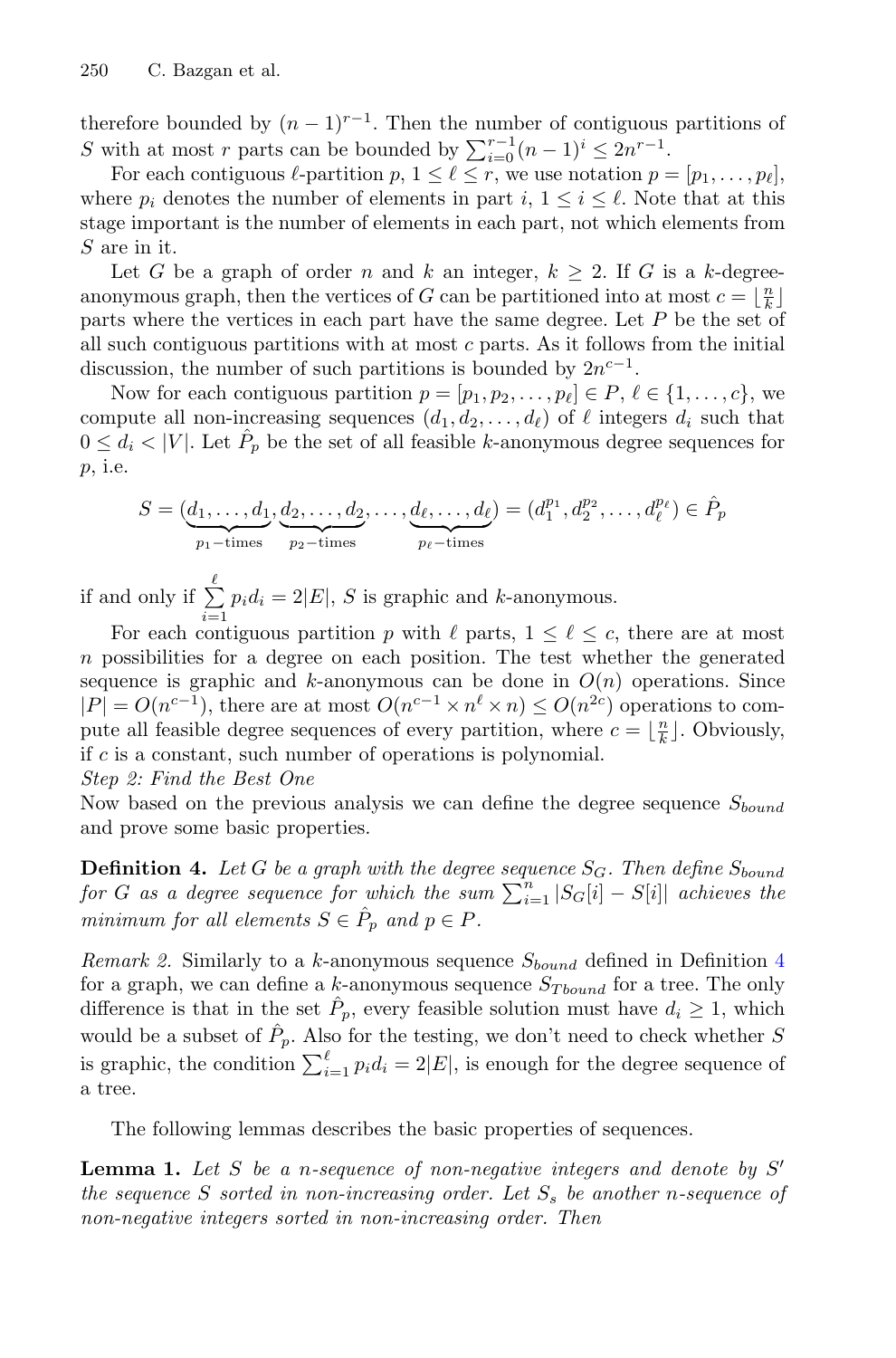$$
|\sum_{i=1}^{n} |S_s[i] - S'[i]| \le \sum_{i=1}^{n} |S_s[i] - S[i]
$$
 (3)

<span id="page-9-2"></span>**Lemma 2.** Let  $(G, k)$  be a feasible instance for the MIN ANONYMOUS-EDGE-ROTATION *problem. Let OPT* be an optimum solution that is a minimum set of *rotations that transform* G *to a* k-degree-anonymous graph G'. Then  $\sum_{i=1}^{n} |S_G[i] S_{bound}[i] \leq 2|OPT|$ , where the degree sequence  $S_{bound}$  is defined in Definition [4.](#page-8-0)

*Proof.* Let  $S_{G'}$  be the degree sequence of G' sorted in the same order as  $S_G$ (i.e. for every  $v \in V$ , if  $deg_G(v)$  is in the position i in  $S_G$  then  $deg_{G'}(v)$  is in the position *i* in  $S_{G'}$ ). Let  $S'_{G'}$  be the degree sequence  $S_{G'}$  sorted in nonincreasing order. As in the definition of  $S_{bound}$  we considered all the options, there must exist  $p \in P$  and  $S \in \hat{P}_p$  such that  $S = S'_{G'}$ , and  $\sum_{i=1}^{n} |S_G[i] - S_{bound}[i]| \le$ 

$$
\sum_{i=1}^{n} |S_G[i] - S'_{G'}[i]|.
$$

Since the degree sequence  $S'_{G'}$  is sorted in non-increasing order, then  $\sum_{i=1}^{n} |S_G[i] - S'_{G'}[i]| \leq \sum_{i=1}^{n} |S_G[i] - S_{G'}[i]|$  by Lemma [1.](#page-8-1) One rotation from the graph  $G_i$  to  $G_{i+1}$  in the sequence of the graphs from G to G' can only decrease the degree of a vertex by one and increase the degree of another one by one, hence  $\sum_{i=1}^{n} |S_{G_j}[i] - S_{G'}[i]| \le \sum_{i=1}^{n} |S_{G_{j+1}}[i] - S_{G'}[i]| + 2$ . This means by one rotation the value  $\sum_{i=1}^{n} |S_G[i] - S_{G'}[i]$  decreases by at most 2. After  $|OPT|$  rotations,  $i=1$ the last graph  $G_{j+1}$  in the sequence is  $G'$ , therefore  $\sum_{i=1}^{n} |S_G[i] - S_{G'}[i]| \leq 2|OPT|$ and the lemma follows.

# <span id="page-9-0"></span>**6 Approximation**

In this section we show that under some constraints on the number of edges and  $k$ , there exists a polynomial time 2-approximation algorithm for the MIN ANONYMOUS-EDGE-ROTATION problem for all feasible inputs  $(G, k)$ .

<span id="page-9-1"></span>*Remark 3.* Let  $S = (x_1, x_2, \ldots, x_n)$  be a non-increasing sequence of n nonnegative integers. Denote by  $R = x_1 - x_n$ ,  $A_0 = \frac{x_1 + x_n}{2}$ , and let  $A = \frac{\sum_{i=1}^n x_i}{n}$ .

The standard deviation of S is defined as  $\sigma(S) = \sqrt{\frac{\sum (x_i - A)^2}{n}}$ . It can be shown that

$$
\sum_{i=1}^{n} (x_i - A)^2 \le \sum_{i=1}^{n} (x_i - A_0)^2 \le \frac{nR^2}{4},
$$

hence  $\sigma(S) \leq \frac{R}{2}$ .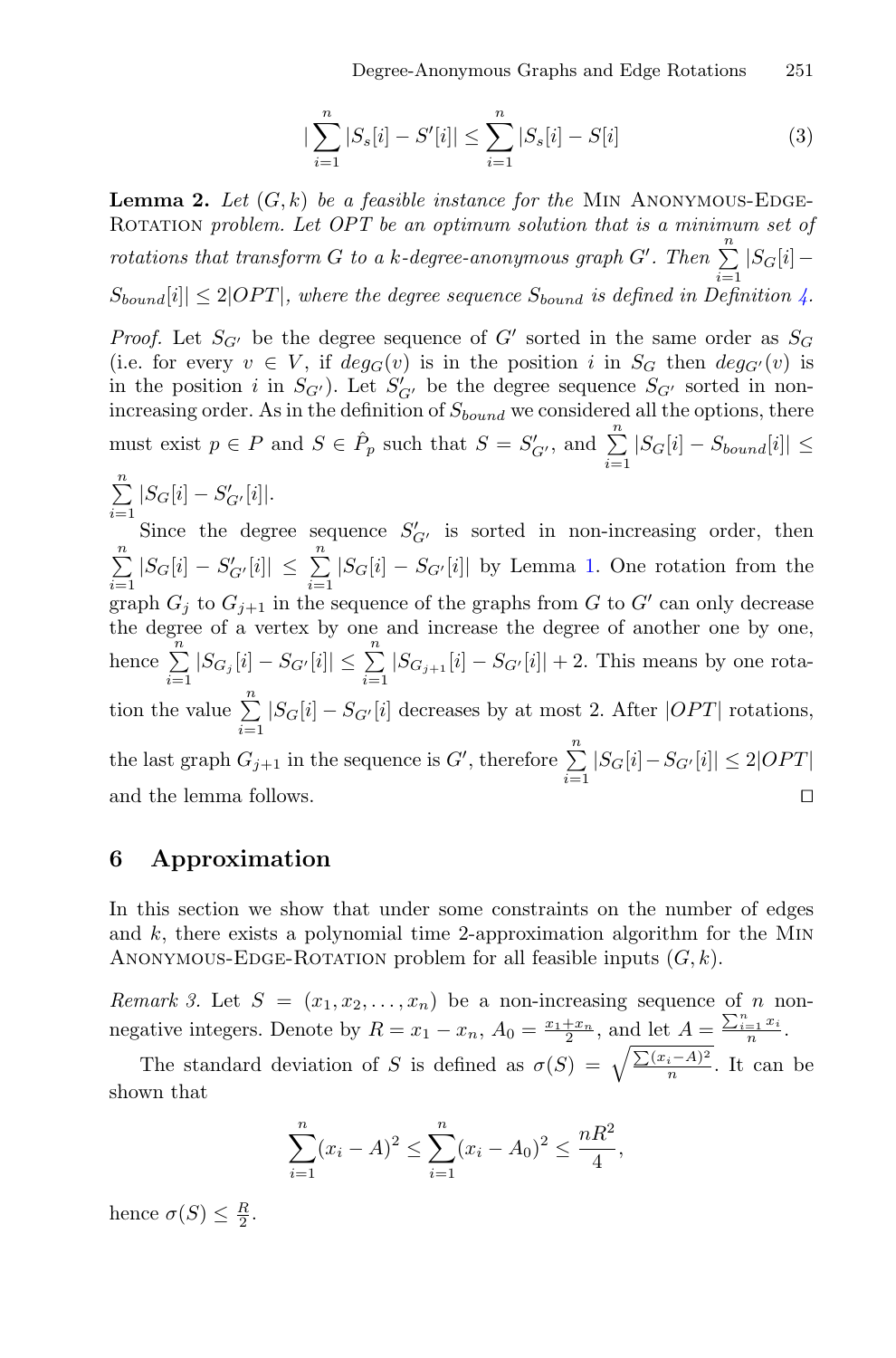The mean absolute derivation of S is defined as  $MAD[S] = \frac{1}{n} \sum_{i=1}^{n} |x_i - A|$ . It is well known (e.g. applying Jensen's inequality) that  $MAD[\tilde{S}] < \sigma(S)$ .

Based on the correlation mentioned in Remark [3,](#page-9-1) we calculate an upper bound on the values in the degree sequence  $S_{bound}$  in the following lemma.

**Lemma 3.** Let  $(G, k)$  be an instance of the MIN ANONYMOUS-EDGE-ROTATION *problem where* G *is the graph with* n *vertices* and m *edges.* Suppose that  $\frac{n}{2} \leq m \leq \frac{n(n-3)}{2}, k \leq \frac{n}{4}$ , and let the constant c be defined as  $c = \lfloor \frac{n}{k} \rfloor$ , hence  $k = \theta(n)$ . Let  $S_{bound}$  be the k-anonymous degree sequence *associated with* G *defined following Definition* [4.](#page-8-0) Then for every *i*,  $S_{bound}[i] \leq$  $\min\{(1+\frac{n}{4k}+\frac{n}{k\Delta})\Delta, n-1\}, 1 \leq i \leq n.$ 

<span id="page-10-1"></span>In the following two lemmas we prove that if a graph has 'sufficiently' many edges than edge rotations with the specific properties exist in a graph.

**Lemma 4.** Let  $G = (V, E)$  be a graph with  $|E| > \Delta^2$ , let  $uv \in E$ . Then there *exists an edge ab*  $\in$  *E such that both vertices a and b are different from u and v and at most one of the following edges* {av, au, bv, bu} *is in* E*.*

<span id="page-10-0"></span>**Lemma 5.** Let  $G = (V, E)$  be a graph and suppose  $|E| > \Delta^2$ . Let  $v^+, v^- \in$ V such that  $1 \leq d_G(v^-) \leq \Delta$  and  $0 \leq d_G(v^+) \leq \Delta < |V|-1$ . Then there *exists a sequence of at most two edge rotations that transform*  $G$  *to*  $G'$  *such that*  $d_{G'}(v^+) = d_G(v^+) + 1, d_{G'}(v^-) = d_G(v^-) - 1$  and degrees of other vertices in G are not changed. These rotations can be found in  $O(|E|^2)$  steps.

**Theorem 5.** *The* Min Anonymous-Edge-Rotation *problem is polynomial time* 2-approximable for all instances  $(G, k)$ ,  $k \leq \frac{n}{4}$  where  $k = \theta(n)$  and G is *the graph with n vertices* and *m edges, where*  $\max{\{\frac{n}{2}, (1 + \frac{n}{4k} + \frac{n}{k\Delta})^2 \Delta^2\}} \le m \le \frac{n(n-3)}{2}$ , and the constant c is defined as  $c = |\frac{n}{2}|$ .  $\frac{a-3}{2}$ , and the constant c is defined as  $c = \lfloor \frac{n}{k} \rfloor$ .

*Proof.* Let  $(G = (V, E), k)$  be an instance of MIN ANONYMOUS-EDGE-ROTATION and  $S_G$  be the degree sequence of G. Let the constant c be defined as  $c = \lfloor \frac{n}{k} \rfloor$ . Due to our assumptions about the number of edges and k, all such instances are feasible as follows from Sect.  $3$ . First we compute a  $k$ -anonymous degree sequence  $S_{bound}$  following Definition [4](#page-8-0) in  $O(n^{2c})$  steps. Due to the assumption  $k = \theta(n)$  and consequently c being a constant, such number of steps is polynomial. Furthermore, the condition on the number of edges ensures that we can always apply Lemma [5](#page-10-0) and find suitable edge rotations.

If there exist two vertices  $v^+, v^- \in V$  such that  $0 \leq S_G[v^+] \leq S_{bound}[v^+] \leq$  $(1 + \frac{n}{4k} + \frac{n}{k\Delta})\Delta < |V| - 1$  and  $S_G[v^-] > S_{bound}[v^-]$  we apply Lemma [5](#page-10-0) to transform G to a graph  $G_1$  with at most two rotations such that  $d_{G_1}(v^+)$  =  $d_G(v^+) + 1$  and  $d_{G_1}(v^-) = d_G(v^-) - 1$ .

We'll be executing the above transformations while there are two vertices  $v^+$ ,  $v^- \in V$  with the required properties. In each such transformation we decrease the degree of one vertex by 1 and increase the degree of another one by 1 with at most two rotations. Hence we transform  $G$  to a final graph  $G'$  with degree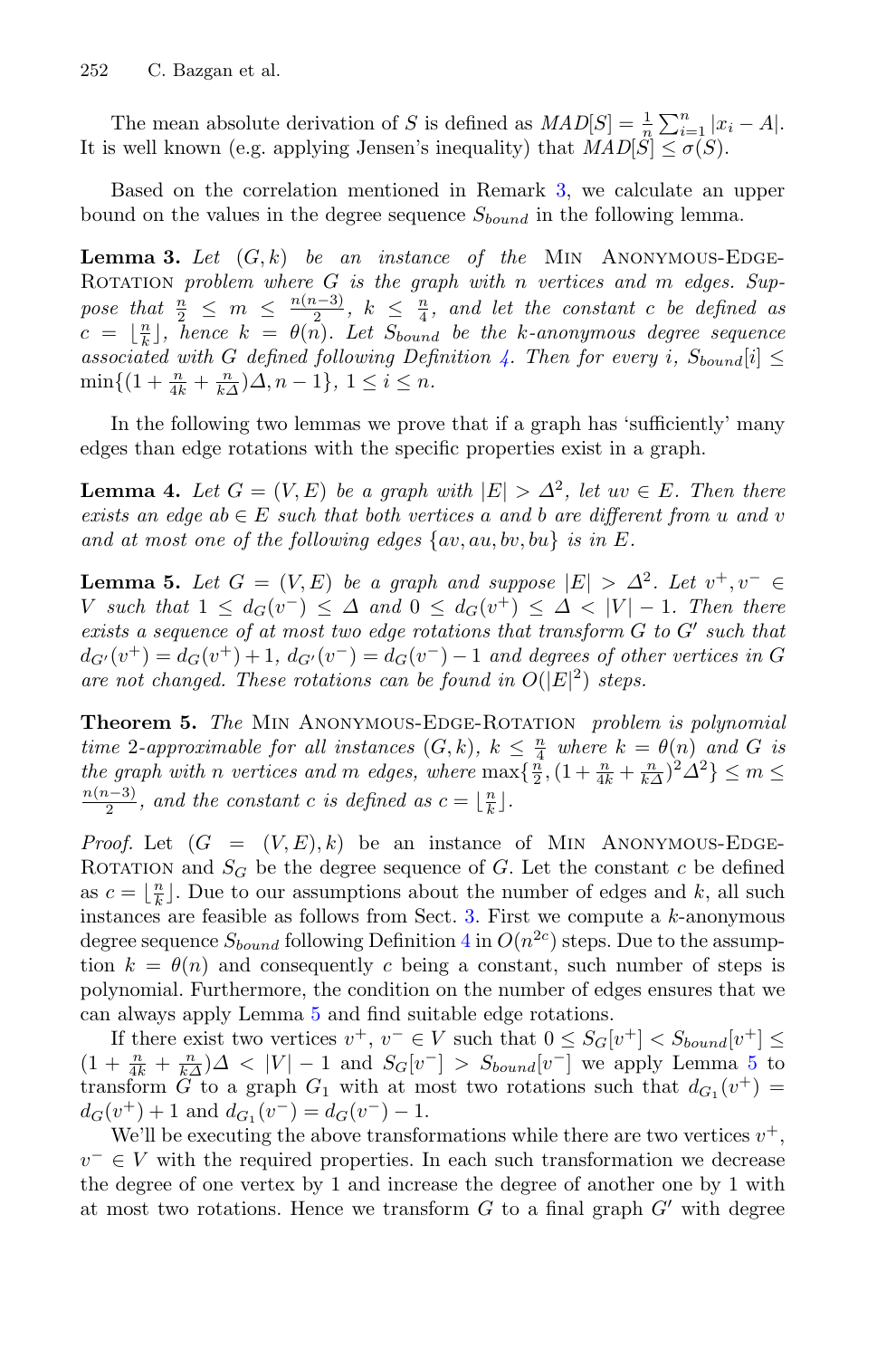sequence  $S_{bound}$  by at most  $\sum_{i=1}^{n} |S_G[i] - S_{bound}[i]|$  rotations. By Lemma [2](#page-9-2) we know that  $\sum_{i=1}^{n} |S_G[i] - S_{bound}[i]| \leq 2|OPT|$ , hence we use at most 2 times the numbers of rotations of an optimal solution. In each transformation loop searching for the vertices  $v^+$  and  $v^-$  can be done in time  $O(n)$  and searching for an edge ab in time  $O(m^2)$  (Lemma [4\)](#page-10-1). Due to the modifications in each transformation loop, there can be at most  $O(n^2)$  loops. Therefore the time complexity is bounded by  $O(n^{2c} + n^2 \times m^2 \times n)$ . Since  $c \geq 4$ ,  $O(n^{2c} + m^2 \times n^3) \leq O(n^{2c})$ .

Finally, since  $S_{bound}$  is k-anonymous, G' is a k-degree-anonymous graph.  $\Box$ 

# <span id="page-11-0"></span>**7 Polynomial Cases**

As follows from Sect. [4,](#page-5-0) the MIN ANONYMOUS-EDGE-ROTATION problem is NPhard even for  $k = \frac{n}{3}$ , where *n* is the order of an input graph. In this section we show that the problem can be solved in polynomial time on trees when  $k = \theta(n)$ or in case of any graph when  $k = n$ .

#### <span id="page-11-1"></span>**7.1 Trees**

<span id="page-11-2"></span>For a tree  $T = (V, E)$  rooted in a vertex r, for any  $v \in V$ ,  $v \neq r$ , child $(v)$  is a vertex that is a neighbor of  $v$  not on the path from  $r$  to  $v$ .

**Lemma 6.** Let  $T = (V, E)$  be a tree and  $v^-, v^+$  vertices from V such that v<sup>−</sup> *is not a leaf and* v<sup>+</sup> *is not a universal vertex. Then using one rotation we can transform*  $T$  *into a tree*  $T'$  *such that*  $d_{T'}(v^-) = d_T(v^-) - 1$  *and*  $d_{T'}(v^+) =$  $d_T(v^+)+1$ .

**Theorem 6.** *The* Min Anonymous-Edge-Rotation *problem is polynomialtime solvable for any instance*  $(T, k)$  *where*  $T$  *is a tree of the order*  $n, k \leq \frac{n}{4}$  *and such that*  $c = \lfloor \frac{n}{k} \rfloor$  *is a constant, hence*  $k = \theta(n)$ *.* 

*Proof.* Let T be a tree and  $S_T = (d_1, d_2, \ldots, d_n)$  its degree sequence sorted in non-increasing order. As it was mentioned in Sect. [2,](#page-2-0) for a degree sequence of a tree only the following conditions must hold  $\sum_{i=1}^{n} d_i = 2(n-1)$  and  $d_i \ge 1$  for all i,  $1 \leq i \leq n$ . Now based on  $S_T$  define a k-anonymous sequence  $S_{Tbound}$  as discussed in Sect. [5.](#page-7-0)

Let x and y be integers such that  $S_T[x] > S_{Tbound}[x]$  and  $S_T[y] < S_{Tbound}[y]$ . Since  $S_{Tbound}$  correspond to a tree,  $S_{Tbound}[x] \ge 1$  then  $S_T[x] > 1$  then  $v_x$  is not a leave in T. Moreover since  $S_{Tbound}[y] \leq n-1$ ,  $v_y$  is not a universal vertex in T.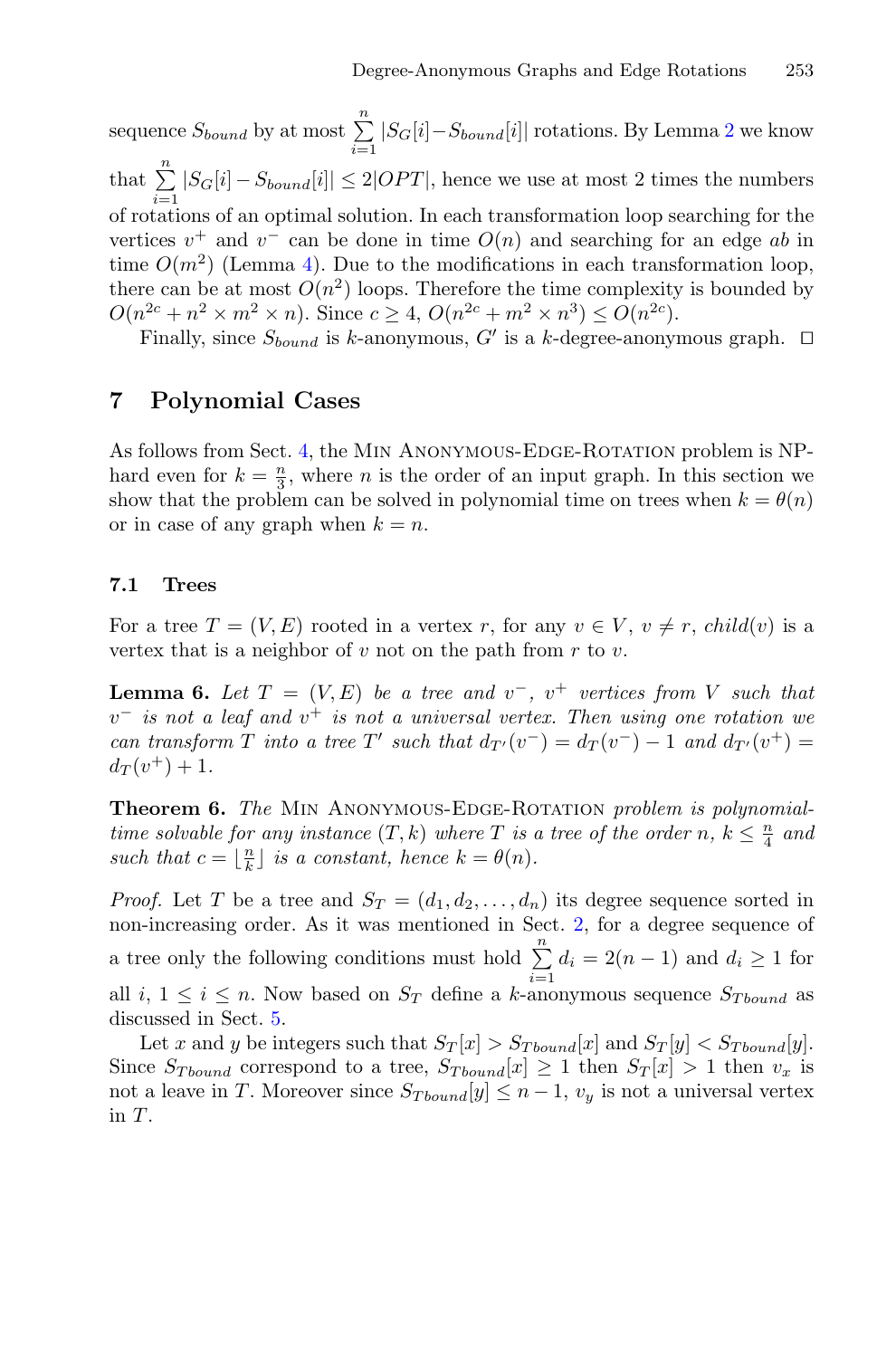By Lemma [6](#page-11-2) there exists a tree  $T_1$  such that  $S_{T_1}[x] = S_T[x] - 1$  and  $S_{T_1}[y] = S_T[y] + 1$ . Repeat this operation until reaching a tree T' with the degree sequence  $S_{Tbound}$ . The cost of one operation is  $O(n)$  and we repeat it  $\sum_{n=1}^{\infty}$  $\frac{\sum\limits_{i=1}^{\infty} |S_T[i]-S_{Tbound}[i]|}{2} \leq n^2$  times. Since  $S_{Tbound}$  is k-anonymous, T' is a k-degree-

anonymous tree. Since we use  $\frac{\sum\limits_{i=1}^{\infty}|S_T[i]-S_{Tbound}[i]|}{2}$  $\frac{1}{2}$   $\leq$  |OPT| rotations (Lemma) [2\)](#page-9-2), the algorithm is optimal. The total cost of the algorithm is bounded by  $O(n^{2c} + n^2) = O(n^{2c})$ , where  $c = \lfloor \frac{n}{k} \rfloor$  is a constant.

### 7.2 One Degree Class,  $k = n$

In this part we show that MIN ANONYMOUS-EDGE-ROTATION is polynomialtime solvable for instances where  $k$  coincides with the number of vertices of the graph, that means all vertices must be in the same degree class.

<span id="page-12-0"></span>**Lemma 7.** Let  $G = (V, E)$  be a graph and  $u, v \in V$ . If  $\mathcal{N}_G(u) \nsubseteq \mathcal{N}_G(v)$ , then *there is an edge rotation that leads to a graph*  $G'$  *such that*  $d_{G'}(u) = d_G(u) - 1$ *and*  $d_{G'}(v) = d_G(v) + 1$ *.* 

*Remark 4.* Let  $G = (V, E)$  be a graph,  $\forall u, v \in V$ , if  $d_G(u) > d_G(v)$ , then there is an edge rotation that leads to a graph G' such that  $d_{G'}(u) = d_G(u) - 1$  and  $d_{G'}(v) = d_G(v) + 1.$ 

<span id="page-12-1"></span>**Lemma 8.** Let  $(G, n)$  be an instance of MIN ANONYMOUS-EDGE-ROTATION where  $G \in G(n,m)$  for some positive integers m, n, and  $\frac{2m}{n}$  is an *integer. Then the optimum value of* MIN ANONYMOUS-EDGE-ROTATION *on*  $(G, n)$  *is*  $\frac{\sum_{w \in V} |d_G(w) - 2m/n|}{2}$ ,

**Theorem 7.** *The* Min Anonymous-Edge-Rotation *problem is polynomialtime solvable for instances*  $(G, k)$  *when*  $k = n$ *, where n is the order of the graph* G*.*

*Proof.* In case  $k = n$ , we are looking for a *n*-degree-anonymous graph with only one degree class, hence for a regular graph. Due to Theorem [3,](#page-5-2) we can easily decide whether  $(G, n)$  is a feasible instance of MIN ANONYMOUS-EDGE-ROTATION: if for  $G \in \mathbf{G}(n,m)$  the fraction  $\frac{2m}{n}$  is not an integer,  $(G, n)$  is not a feasible input.

For a feasible input  $(G, n)$ , the result is based on Algorithm [1](#page-13-2) and its correctness follows from Lemmas [7](#page-12-0) and [8.](#page-12-1)

Obviously, the algorithm runs in polynomial time.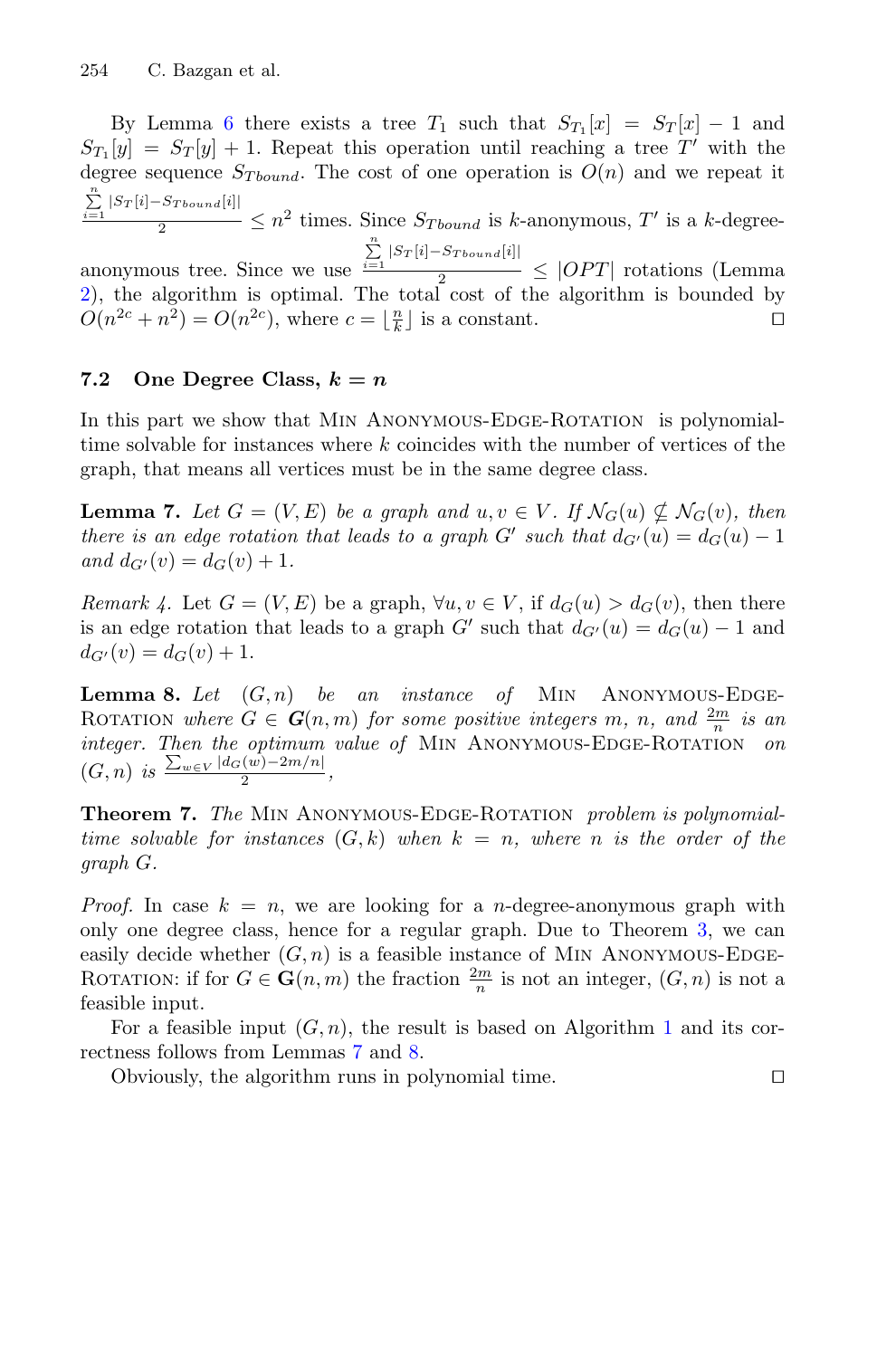**Input** : A graph  $G = (V, E)$ **Output:** A sequence S of edge rotations if  $\frac{2|E|}{|V|}$  is an integer NO otherwise  $S = \emptyset$  ;  $d = \frac{2|E|}{|V|}$ ; **if** *if* d *is not integer* **then** return NO ; **else while**  $∃u, v ∈ V$  *such that*  $d_G(u) < d$  *and*  $d_G(v) > d$  **do** Let  $w \in \mathcal{N}(v) \setminus \mathcal{N}(u)$ ;  $E = E \setminus \{vw\};$  $E = E \cup \{uw\};$  $S = S \cup \{(wv, wu)\};$ **end end**

```
Algorithm 1: Algorithm for k = |V|
```
# <span id="page-13-2"></span>**8 Conclusion**

In this paper we initiate the study of the complexity of MIN ANONYMOUS-EDGE-ROTATION problem in which the task is to transform a given graph to a  $k$ -degree anonymous graph using the minimum number of edge rotations. The problem doesn't have a solution for all graphs and all possible values of  $k$ , but our initial feasibility study already covers the majority of instances rotations. The problem doesn't have a solution for all graphs and all possible values of  $k$ , but our initial feasibility study already covers the majority of instances. The extensions of these results are still possible, mainly to find necessary and sufficient conditions for feasibility.

As we were able to prove NP-hardness in case where the number of vertices k in each degree class is  $\theta(n)$ , further research could explore stronger hardness results or cases when k is a constant. Our next research step includes relaxation of the condition on the number of the edges in the presented 2-approximation algorithm as well as extension of the graph classes in which the Min Anonymous-EDGE-ROTATION problem can be solved in polynomial time.

# **References**

- <span id="page-13-1"></span>1. Bazgan, C., Bredereck, R., Hartung, S., Nichterlein, A., Woeginger, G.J.: Finding large degree-anonymous subgraphs is hard. Theor. Comput. Sci. **622**, 90–110 (2016)
- <span id="page-13-0"></span>2. Bredereck, Robert., Froese, Vincent., Hartung, Sepp., Nichterlein, André., Niedermeier, Rolf, Talmon, Nimrod: The complexity of degree anonymization by vertex addition. In: Gu, Qianping, Hell, Pavol, Yang, Boting (eds.) AAIM 2014. LNCS, vol. 8546, pp. 44–55. Springer, Cham (2014). [https://doi.org/10.1007/978-3-319-](https://doi.org/10.1007/978-3-319-07956-1_5) [07956-1](https://doi.org/10.1007/978-3-319-07956-1_5)\_5